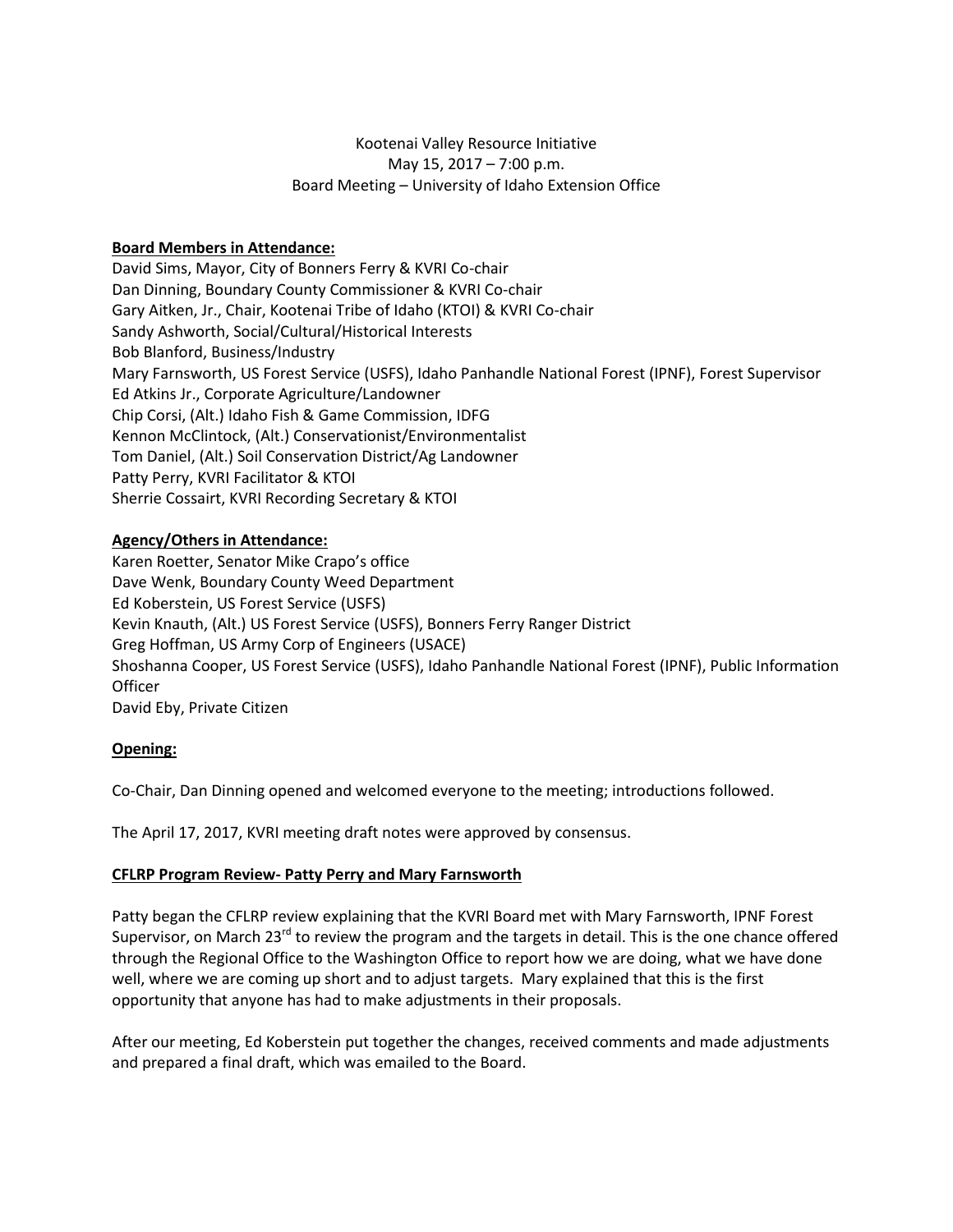KVRI has been asked as the collaborative to put together a letter to go to Mary that will go to the Regional Office and the Washington office to explain the changes that we would like to propose and why:

Some of those changes are:

- Reforestation-Reforestation can't be done until you harvest, we don't harvest until the sale is sold; not all the sales are sold; not all the sales will be harvested in time to do reforestation to meet the reforestation goals.
- Biomass- The market did not ever materialize as they expected it to in the last 8 years; we won't be able to have the acreages of those we thought we would.
- Helicopter logging-It is very expensive and not as feasible as it was at one time, hard to meet those targets.
- Road Decommissioning- We worked with our community to have the ability to store several of the roads to meet the Grizzly Bear Access Amendment by 2019; the decommissioning is recognized but the road storage isn't in the forest service system so we cannot get credit for the roads that are stored.

In our first proposal, and I was part of that, there was a typographical error that overestimated the roads we planned to decommission. What complicated this issue not long after we started into our project is the Forest Service changed their system on how they would account for and track all of the targets that we said that we would meet.

That contributes to why we need to make the changes. There were also some areas where we excelled and out did ourselves. This is where we are now, and the process we have followed is to send a letter with detailed information to request the changes.

Mary continued with the update as she expressed her thrill in having the opportunity to come visit with the Board and work through this process. It really was a working meeting. It was clear we needed to do a review of things, and as Patty described this is the first time the Washington Office has felt the same need to review and make adjustments.

She stated knowing where the money is spent and where we are with our responsibilities are what's important to her. From her perspective this proposal was remarkably put together; it matched the work we felt that needed to get done even over a period of time and who would have guessed we would meet the timber target and we are on schedule to do that. She is thrilled about that.

We've exceeded the trails target over 700%, those are some good things that have resulted from the partnership that KVRI has with the Forest Service and sticking to the schedules what we need to get accomplished. There are far more positives than the few changes we need to tidy up.

There are those things that we haven't met the mark on, as Patty noted. The road storage is a unique thing. Mary doesn't want it to be perceived as a negative. She explained we get Forest Service credit for work accomplished for roads decommissioned but what we found that a more contemporary practice is Storage. It allows us to do more things later, meet the goal for the Grizzly Bear Access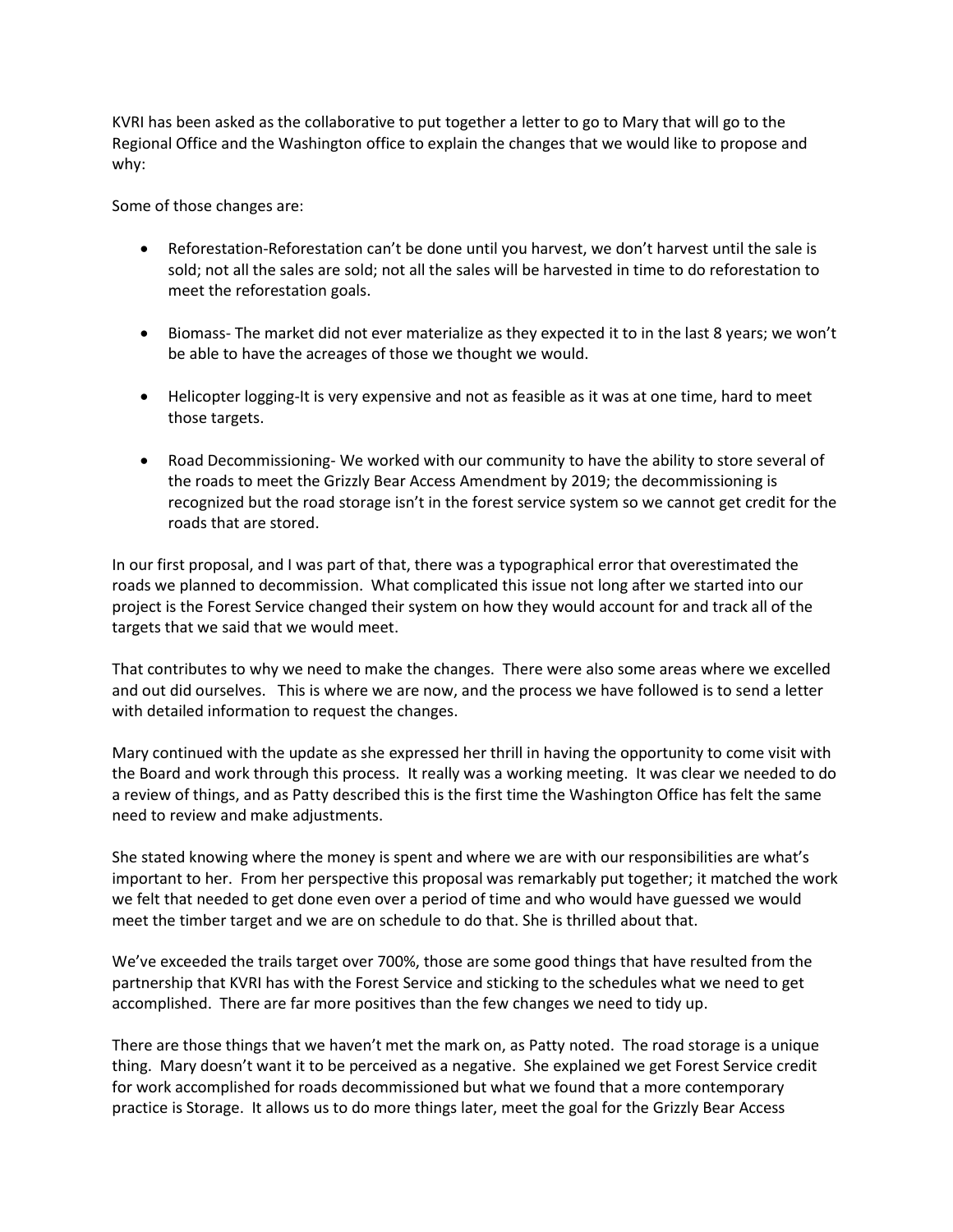Amendment and wildlife without doing the whole decommissioning, so it is the better situation from our perspective.

Because we don't get the credit for it; this report is the opportunity to explain why that is. This is that opportunity to report on the good work regardless whether or not the database accepts the code; it is the first time we've had the chance to add a narrative.

She personally wants to take the time to gloat over the partnership with this collaborative. There is a field review by the Washington Office, and they will be coming out along with the Regional Office to visit. She would like to get this report to the Washington Office before that field visit so they can be fully informed about what we are talking about. The timing is exemplary. They will be here July 24 and 25. This is a great opportunity.

Patty asked about the future of CFLR as the program comes to a close in 2019.

Mary stated she had heard in the past some thoughts of extending or expanding the Program but has heard nothing in the past 4-6 months. Her impression with the budget is that she wouldn't be surprised if it went away.

Patty stated that if it were to continue, it would be nice to gain the 2 years on the end that we lost in the beginning.

Mary agreed that would be worthy of discussion. From her perspective it would make sense to extend the 2 years, work on implementation on the projects we have already done environmental work on. She struggles with extending it past that and doing more NEPA.

David Sims had a question for Ed about the letter. Noting on page 2,  $1<sup>st</sup>$  paragraph; it talks about the number submitted in the original proposal of decommission roads; on the footnote it says the number was in error. Wouldn't it be helpful if that is also noted in the narrative?

Ed replied that he could add that in the narrative as well.

Dan D. asked if the miles of road decommissioned, correlated to 8 or 10 years.

Ed replied that the number represents what we needed as a whole, through the Grizzly Bear Amendment.

Patty asked Ed to make the changes, then get it back to her and she will get it on letterhead and get the signatures needed for the letter to be sent.

Patty asked Mary about how this Collaborative compared to the other in the CFLRP Program.

Mary replied that it was her sense that this report and the work done here have been exemplary compared to others. Other Collaboratives struggled with the magnitude of the money in the beginning, we learned from those stories. What she sees is that we are meeting our commitments and we will just be tidying up. I'm thrilled with what this report says; no one can expect to nail something out 8 years perfectly.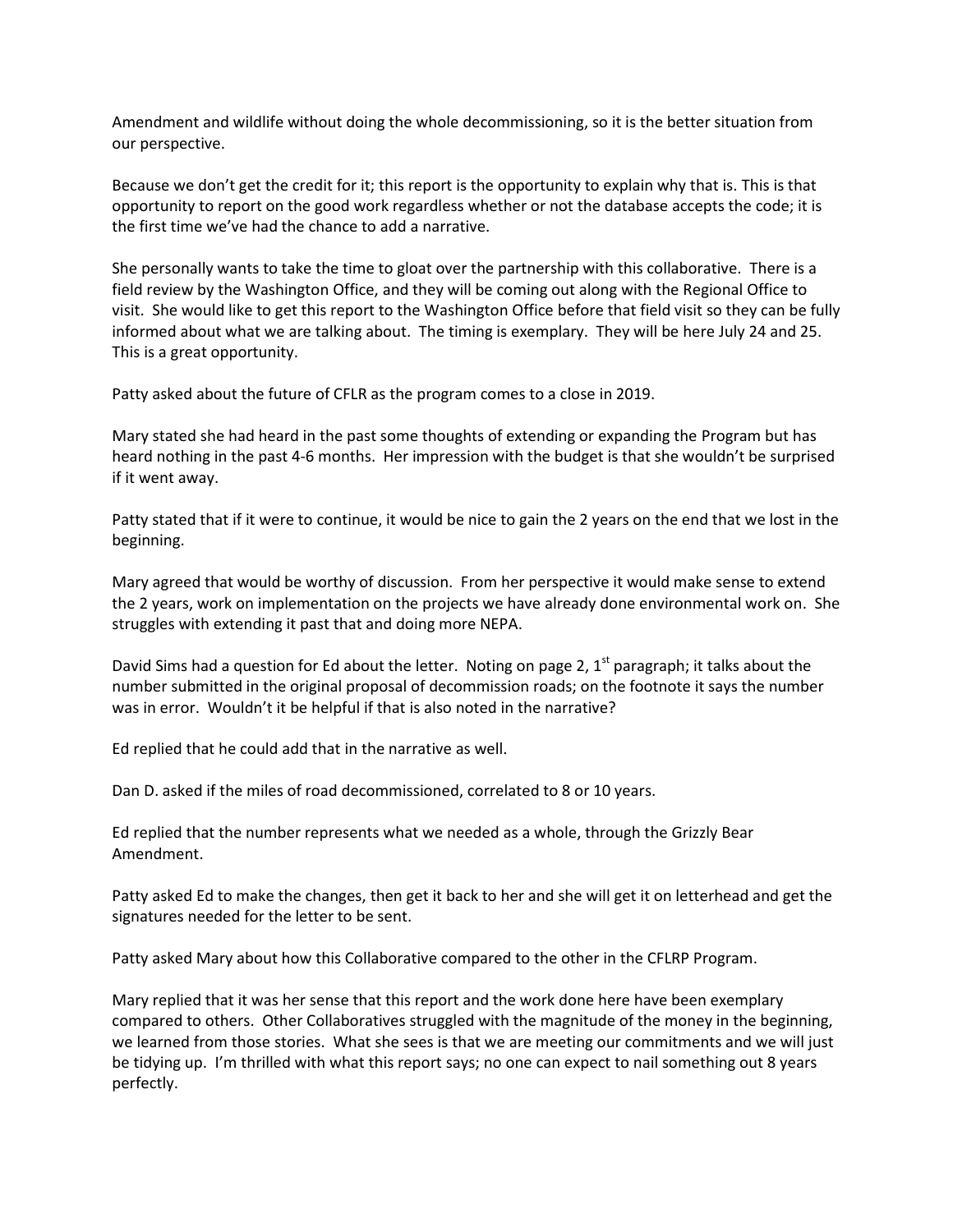Patty stated that we talked about including or referencing the economic report that KVRI had done by the University of Idaho, is that going to be mentioned or going to be part of the report.

Ed replied that it was not. In a follow up discussion with the Regional Office in regards to what they would like captured in this revision process that is something they basically advised to put in at the end.

Mary added that she would like to highlight that report in the field visit.

Patty thanked Mary and her staff for all their help. She agreed that in the beginning there was a lot of hard work that went into it to get it right the first time.

Patty asked for approval from the board to make the changes needed and send the letter and the Board approved.

#### **BOG CREEK UPDATE-Mary Farnsworth**

Mary explained that Bog Creek Road was a project that the Forest Service was approached with by US Customs and Border Patrol eight years ago regarding access to the border. Five years ago the Forest Service and Border Patrol entered into agreement to do some environmental work associated with opening Bog Creek Road (It has been closed since 1988). There were two major areas where the road was gone and there was vegetation affecting the road. They were to look at repair and maintenance of the road so there could be trips across the top, to improve the Border Patrol's mission for Homeland Security. It was proposed to do an EA or EIS depending on what effects there would be, and overtime that developed into an EIS based on the impacts to wildlife and other things.

They were about ready to release the draft to the public when the Border Patrol had changes in personnel and administration. They consequently put things on hold while they reassessed whether that project would meet their needs.

# Discussion followed.

The group asked if the Border Patrol decided they wanted the road opened again would it be closed to the public. Mary replied that it would depend on if that would meet the Border Patrol needs. She added that if the Border Patrol needed that road for a certain number of trips per season and if they exceeded that number of trips it may cause that to be modeled as an open road. The Border Patrol has indicated that it would not help their mission to have that be an open road to the public.

Mary stated that in looking through the environmental analysis as to effects, number of trips, how much impact to Grizzly Bear and other species, they could develop alternatives. One: the road could be open to everyone, anyone, anytime or two: limited to administrative trips only to meet administrative missions, of which the Border Patrol would have some access to the number of trips on that road.

The numbers of trips are spread between spring, summer and fall, not winter. The Border Patrol would not the be the only user with trip counts; there are range permit users, Continental mine owners, and the Forest Service would need to maintain road. All would be included in the trip count. (A trip is one vehicle, 3 vehicles is considered 3 trips)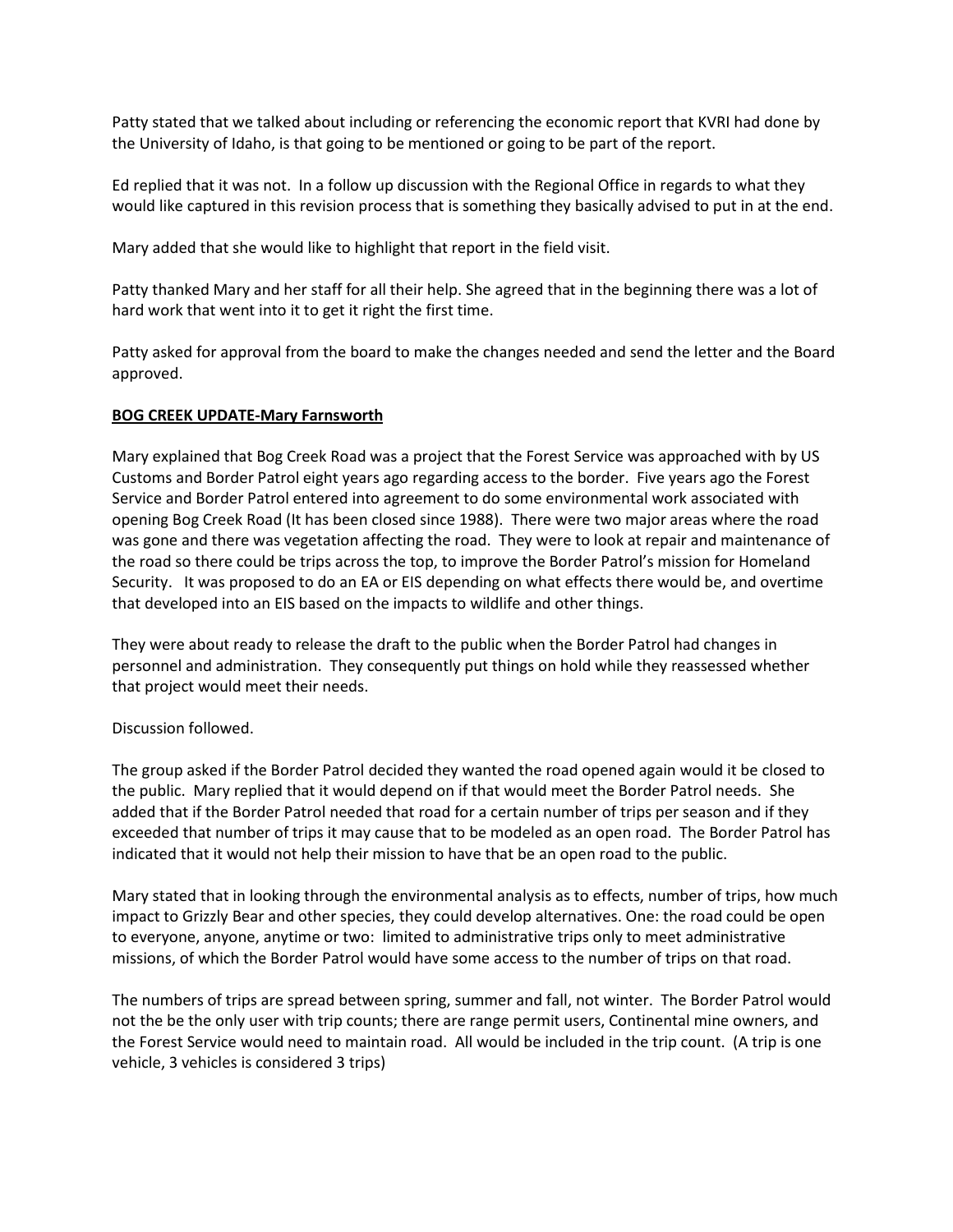Mary stated that the Forest Service would partner with the Border Patrol and would only proceed in doing the environmental analysis work to respond to what the Border Patrol needs to meet their vision goals and mandate. She is the one with the authority of the ground disturbance activities, they are not, so it has to be a joint decision, it's a partnership we have been working through for the last 5 years.

Mary explained in reply to who would pay for road maintenance and repair, that the Border Patrol will repair the road. The Forest Service has a maintenance agreement by which the Border Patrol will put funds into a Forest Service account so they are able to help us maintain the road faster than if the Forest Service could do it. The Forest Service does not have the maintenance funds.

# **Boulder Creek Restoration Project Update- Mary Farnsworth**

Patty introduced the Boulder Creek Restoration Project update explaining that Doug N. gave us a presentation at our last meeting on the Boulder Creek Project; where we were and what we were proposing moving forward. The Forestry Committee met last Friday with the Forest Service staff to explain some changes to that project.

The main change at this point, is the removal of the units that are in the Inventory Roadless Area, most but not all of that was helicopter logging. We had talked as a group whether or not the helicopter units should be in there in the first place and it was decided to put it in only because it would allow us to get the NEPA done on it; so that If down the road and in the lifetime of the NEPA (10 years), it became feasible, or there were a stronger need to do those projects, we would have it covered.

We had a lot of discussion about removing these units at the meeting on Friday. And we understand the rationale there is for litigation if we left the helicopter units in if we did not do an EIS to include those helicopter units, although recognizing those units do meet entirely the Idaho Roadless rule. There is nothing in the Idaho Roadless Rule that would preclude the opportunity that we outlined in the proposal, and we discussed it with Idaho Roadless Commission at their last meeting and they would still like to see us do something with those units.

There is 375 acres in the Roadless Area, off the road to Black Mountain that we are still proposing for ground based operation. Where we left it was that we would encourage Kevin K. to talk to Mary and see if it could be looked at and to reconsider the potential for including those ground based units from the existing road.

Mary stated that she doesn't need to think about that. She has thought about it quite a bit. She would like to speak about it from her world. She explained that periodically through the NEPA process, there are checkpoints where the District comes in to brief her because she is the decision maker for the projects. A month ago, when talking to the Deputy Regional Forester, Dave Schmid, he knew we had some projects in the Roadless areas. He asked that she look at her projects to see how they fit with the Roadless Rule because some projects are being litigated and he wanted her to make sure she was well briefed on these projects on her District.

After the briefing and discussion about Idaho Roadless there were impacts that were challenging and needed to be looked at. Such as if we impact a Roadless area significantly, and that is a subjective yet important word, we have to look at the impact of the ability of that Roadless area to be recommended as wilderness sometime in the future (25-30 years out).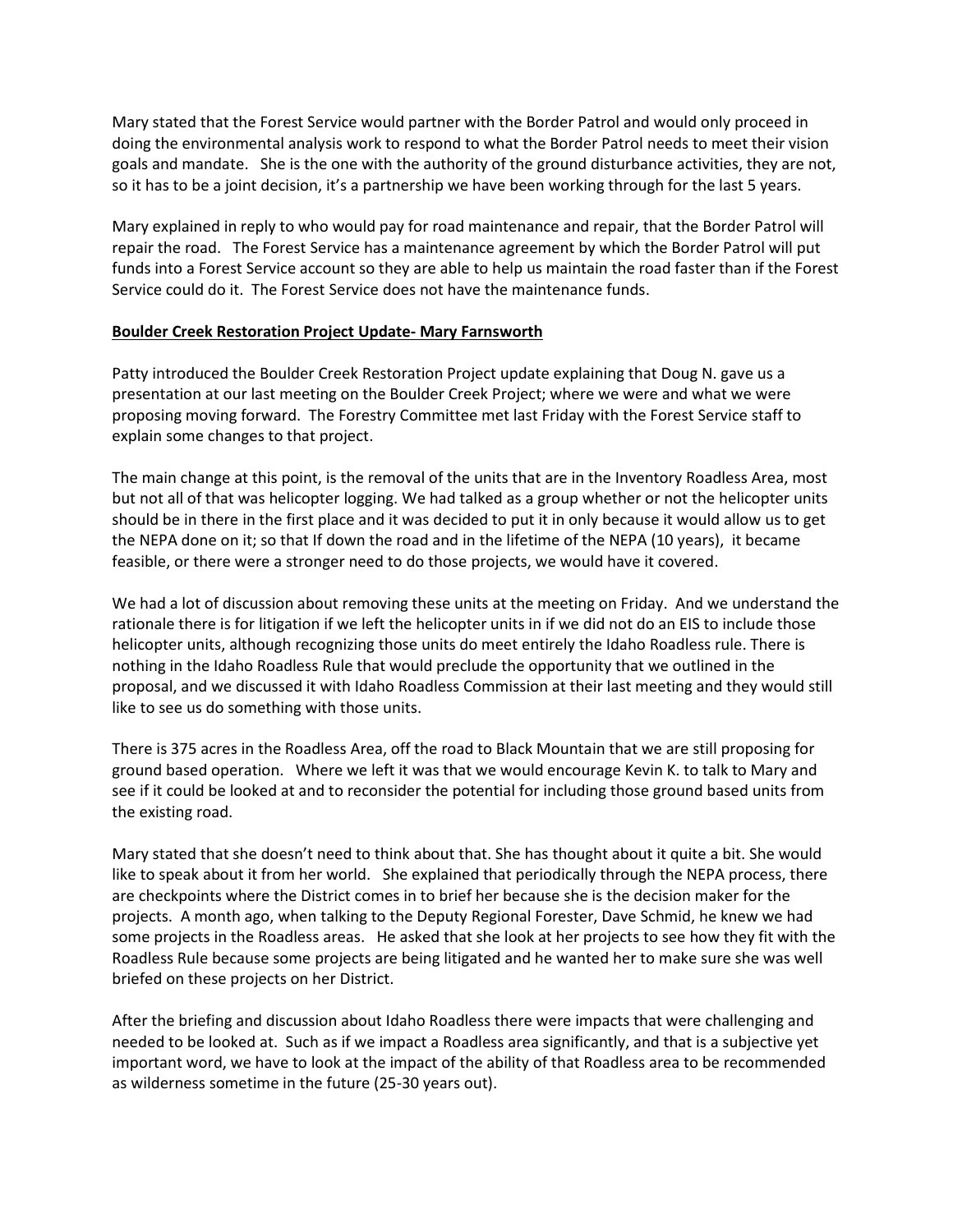The fact that it is 1600 acres in helicopter units is significant. Its feasibility is shaky and it will affect visuals in that Inventoried Roadless Area. Add to that, the conventional logging were up to 2000 acres in the Roadless. The magnitude of that for the region is far higher than proposals in the past and in the last couple of years has jumped hugely. Treating along roadside, hazardous fuels treatment, treating 100 or less acres along roadside, is different than proposing 2000 acres of treatment in Idaho Roadless Area.

I get nervous when we speak of significance; my issue doesn't have to do with the Roadless rule. It has everything to do with signing a finding of no significant impact (FONSI) for the project. A finding of no significance is no significance. But Kevin says but we are only impacting a small percentage of the Idaho Roadless Area. It is not about only affecting a small percentage. *It is a finding NO significance.* So the bar as a decision maker, is how much risk am I able to take on significance or not. There is nothing to tell me how significant something is or not.

So we have two options: we can do an EIS and I don't have to sign a finding of no significance. I'm would be saying there are affects in this project. It is a classic example why you would go from an EA to an EIS. So I can do an EIS.

Or I can do an EIS for 375 acres but I don't have the people, time or money, to do an EIS for 375 acres of treatment. I'm being blunt, while we could that is my issue.

Kennon asked if it was tractor ground and it is. He asked if Mary considered the fire risk, it's all Lodge Pole and dying, it will burn. He added that it would make sense to take care of the problem and not burn up the rest of the Roadless area. She replied she had considered all of that and to her a FONSI is FONSI. (Finding of No Significant Impact)

Patty stated that it is the difference in how a person looks at significant. To Patty it would be 5, 10, or 20 %.; where do you hit significant. Mary is saying to her, her tolerance is zero and as long as her tolerance is zero, it is a non-discussion, we may as well move on. We were just proposing that under an EA, such a small acreage in such a large area, off a road, did not seem to trigger in our common sense world, significant. But we are not in her world, so there is no point to discuss it.

Mary replied that they are currently under litigation, in the Nez Perce Clearwater National Forest. In decision making in her world it is not cut and dry, over time it's not Mary's risk is zero forever. It is assessing the situation that we face right now; she has to weigh a lot of different things that are extremely grey.

It is about people, time and money, litigation risk, a big picture of what the region is seeing. The Regional Office didn't tell her to drop the units, it is a decision she made on the Forest based on her set of slides, for what she sees right now. She can't afford litigation right now and she can't afford to put a team together to do an EIS. If she had the people, time and money, a different place in time where she was not facing 40 plus vacancies and a hiring freeze, it might be very different, but that is what today is. She just wanted to respond to Patty saying that her risk for these things is zero.

Patty replied she meant for this project it was zero. Mary agreed on this project it is zero.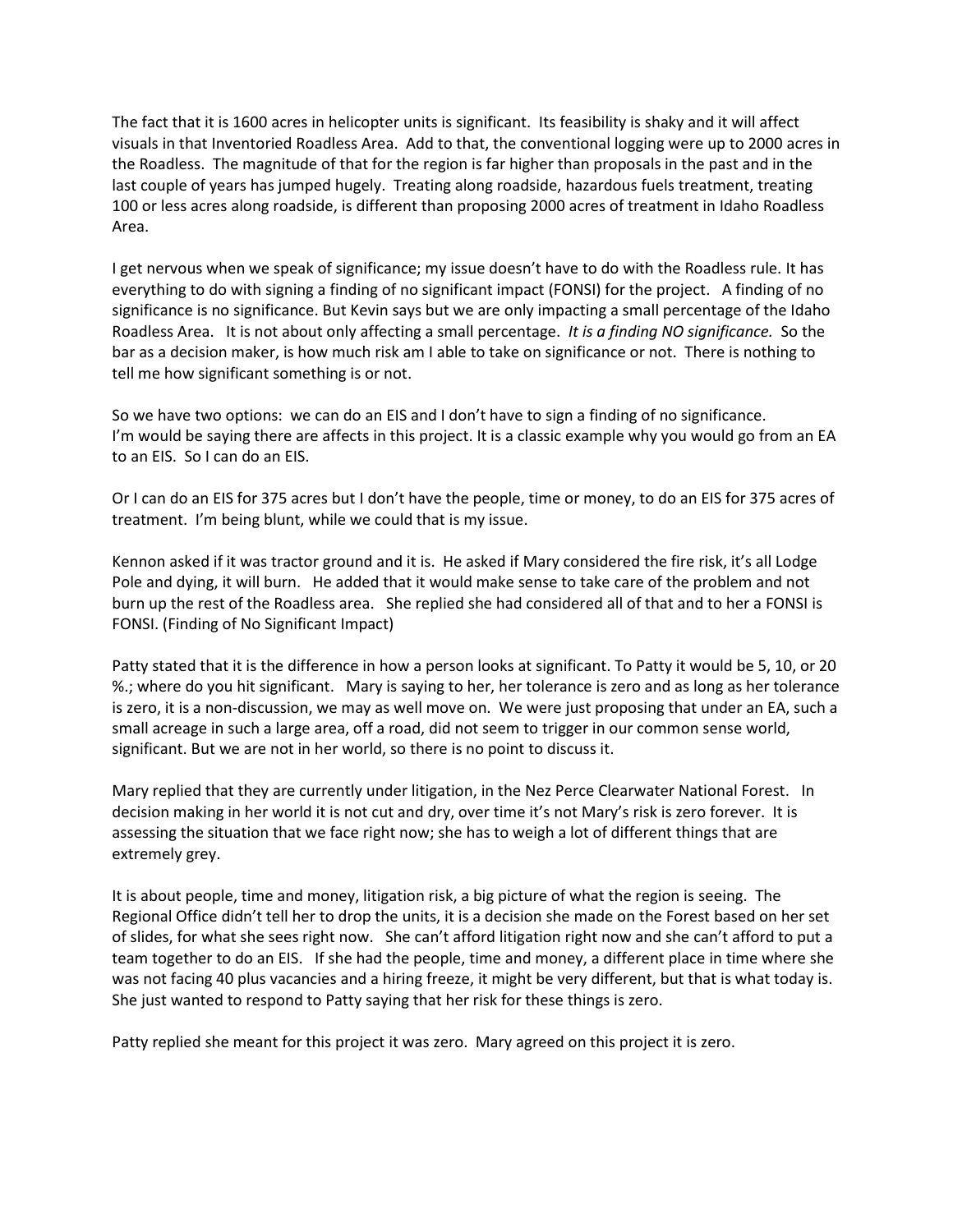Dan D. added that he understands all of that, but one thing that would be beneficial to any Forest, especially where the recreational person is writing the analysis for a project would be to have training on the Idaho Roadless Rule. There seems to be some misinterpretations of some things.

Mary stated that could very well be, but Kevin is steering this project.

Kevin K. stated that their recreational specialist, Dan Gilfillan, said he could benefit from that training. He had a big chore in trying to take this on for the first time and wrap his head around it, and really struggled with it. Kevin also stated that he thinks to a degree, the Roadless Rule Commission and the Forest Service could all gain from discussion about the challenges each group faces and how it works.

Patty stated that hopefully after the Orogrande project goes through, and two others, if they are successful and go forward, it may put us in a different place than we are right now, they aren't pulling the other two projects, and they are waiting to see the outcome of Orogrande on the Nez Perce Clearwater National Forest.

# **Deer Creek Update- Kevin Knauth**

The Deer Creek Project had 2 objectors; one had a single point, Goshawk, the other objected to everything (AWR). The Regional Office put together a review panel to look at those objection points, and we had a conference call last week to discuss them. After making the adjustments the review panel suggested we were given the go ahead to move forward with a final decision. Kudos to Brett Lyndaker who did a super job on the wildlife points in the review.

# **Other Updates from the Forest Service-Mary Farnsworth**

Mary added a couple of other things she wanted to pass along to the group. The Forest Service is under a hiring freeze. The President lifted it but not the Agency. Currently Agencies have been directed by the Office of Personnel Management (OPM) to develop specific plans of how the Agency will reduce its workforce by 30%. They must submit this plan by June 30. There will be no hiring with the exception of the Fire crews, they have already been hired.

Also the Supervisor Office timber contracting officer, Dave Faulkner, has retired. We are without a Contracting Officer. That is problematic and we are facing challenges with that issue. There are over 40 vacancies to fill and it's critical to get our work done. We will be appointing people to fill those vacancies but have patience with us.

# *The DRAFT copy of the CFLRP is available on the KVRI website at kootenai.org.*

# **TMDL Committee update: Patty Perry**

The Idaho Department of Environmental Quality (IDEQ) and Idaho Department of Lands (IDL) have been looking at Forest Practices and the relationship between how it is implemented under Forest Practices, how things are done and the effect on clean water. According to the Review the compliance rate is about 97%.

The TMDL Committee is planning a field trip on May 24 and anyone interested is welcome to join us. On the field trip we will be looking at one of the two pilot projects in Boundary County. We are going to be looking at pre-harvest, post-harvest and what the effect is long term in these two projects.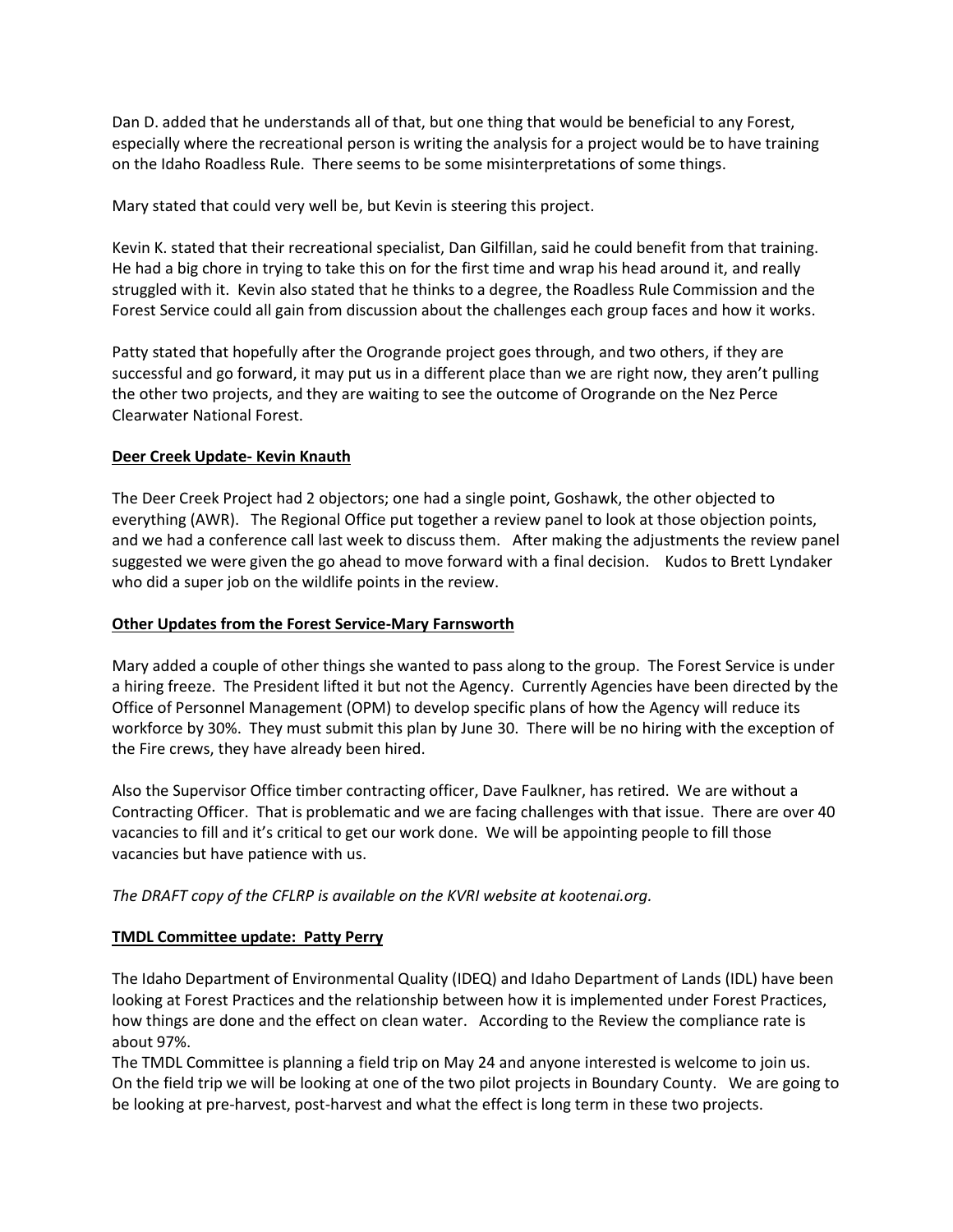# **Forest Legacy Program Presentation -Kennon McClinton – The Nature Conservancy**

Forest Legacy is a national program for conservation easements on private ground. It's a competitive program and they take applications once a year in May. The Nature Conservancy generally puts an application in once a year. The state ranks their projects individually then it goes to the Forest Service in Washington and then they rank them nationally. We rank fairly well in Idaho, because we meet the program's needs; protecting working forest, we have lots of water and lots of wildlife.

We are looking at about 2400 acres in this year's application in Boundary County, north of town in the north bench area. They are mostly fast growing, vigorous plantations, 10-20 years old, with merchantable timber for the Moyie mill right now.

The University of Idaho puts out a report once a year, describing the industry's health and what it did the year prior. This is interesting because the Forest Legacy Plan deals with private lands and protecting those lands against development and subdivision. That relates directly to the Idaho Forest products industry, because most of the logs that run the mills in Idaho come from private lands.

The average annual mill timber consumption every year is 1 billion board feet of logs (equal to 222,200 log truck loads, 27 tons a load)

The average for the last 20 years is 60-65% from private lands ( $\frac{1}{2}$  industrial lands,  $\frac{1}{2}$  small woodland owners), 30-35% lands owned by IDL, and 0-10% from USFS land. The Moyie mill consumes 80-85 mmbf annually. The only reason the mill is profitable is that 1/3 of the logs are coming from Canada at this time.

Kennon shared maps with the 3 existing projects: Bane Creek, Boundary Connections I, Selkirk/Kootenai Valley and showing this years proposed lands owned by Molpus and Hancock and private lands, Boundary Connections II. Details are on the slide presentation.

Development threatens these lands and the mill. The land has been fragmented so much over the last 30 years; we hope to get more of the land in the Legacy Program. The Program retains rural working resource lands for the benefit of our local & regional resource-based economies.

Highlights of the Boundary Connections II Project:

- 2343 acres of forestland in this project
	- o 88% are industrial forestland and the rest in 3 family woodlands
- 70% of the acres are in healthy, vigorous plantations, 10-25 years of age
- Very productive forestlands, well managed over the last 30 years
- area is used heavily by elk for spring calving
- Adjacent conservation easements
- Hancock & Molpus will provide for public access for their forestlands in this project (2067 acres)

*Detailed maps and information of Kennon's presentation are available on the KVRI website at Kootenai.org.*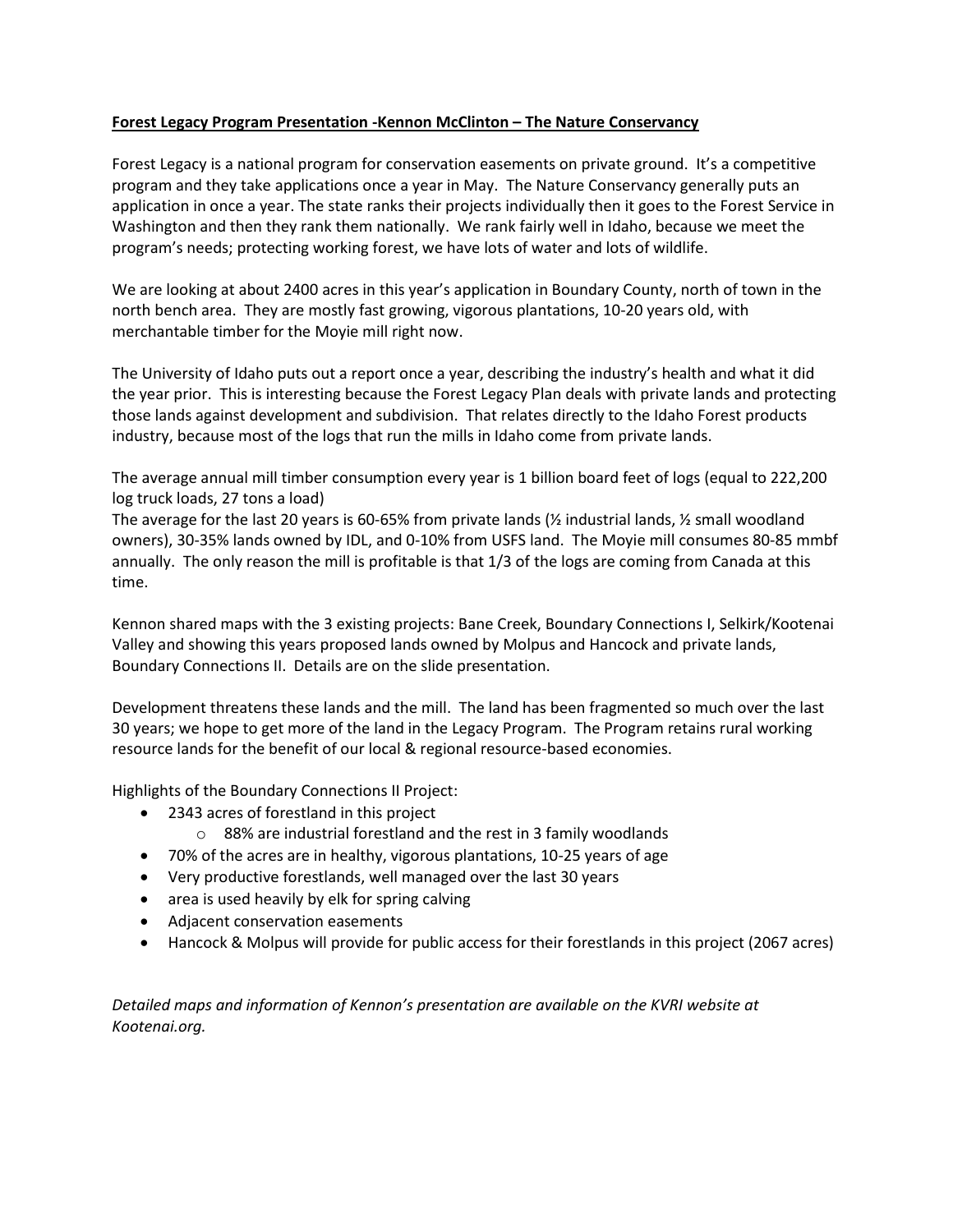#### **Kootenai Basin Water Supply Update and Sturgeon flow Augmentation- Greg Hoffman-USACE**

Greg began his presentation with the announcement of the Annual Libby Dam Operations Public Meeting, Thursday, May 18, 2017, 7:00 pm at the Kootenai River Inn.

Greg reported that data through the month of April showed the percent of average precipitation is 139% of normal. The good news is that they are creating a lot of space in the reservoir to capture that water. The projected elevations coming through town are not as high as they were in 2012-13. From Oct to March, the records show practically double the normal precipitation in Bonners Ferry this year, that includes rainfall and snow pack. Most of that is still in the higher elevations.

The data show record precipitation in October and February, and the third wettest March this year. The future climate outlook show equal chances of cooler or warmer weather and the chance of wetter than normal. The predictions for the coming month are looking the same, cooler and wetter.

The Observed Inflow Data indicate that we have seen a peak in the reservoir and a peak low elevation run off, streams are running pretty good and the inflow to the reservoir is about 40,000cfs; a week ago it was down about 15,000cfs.

Greg states that he has not seen the elevation in Lake Koocanusa this low in about 20 years. Full pool is 2459, we are going to get fairly close to full pool, but we really drafted it down and it looks more like a river instead of a reservoir, particularly in the upper section (drafted down to 2359). That should be comforting here in Bonners Ferry because we can capture that runoff when it comes.

They will be at full powerhouse for a week for the first peak of the sturgeon operation, down a week or so, and then back up to full powerhouse again for a week or more for the second peak of the sturgeon operation. After the sturgeon operation, flows will gradually decline to  $\sim$  12 kcfs, and then slowly decline over the summer towards 6 kcfs by September, when KTOI will again be working on habitat projects in the river. Sturgeon spawned historically when the flows were starting to come down and temperatures were starting to warm (10-12 degrees Celsius). They try to mimic the peak of the low elevation runoff and the second target is the peak of the higher elevation runoff.

Bonners Ferry Flood Stage is 1764 and agriculture impacts are noticed at 1758. We will be above 1758 for about a month. The ensemble forecast is composed of 67 years of data as well as current conditions used to predict what may happen in the Basin. There is a 10 % chance we could meet or exceed 1764, depending on the weather temperatures and precipitation. Sturgeon flows are not intended to exceed flood stage.

To try and regulate release temperature at the dam, Greg explained that there is system of gates at Libby Dam like Legos; there is a crane on runners that the Corps uses to put gates in and out slots in front of the draft tubes, which direct water into the turbines. So the higher we have those, theoretically, the warmer water comes over the top of those. Temperature is managed through the year by stacking and unstacking these gates. During winter months we try to make the water as cold as possible for the Burbot Conservation Plan to minimize temperatures for Burbot spawning. This year we did a pretty good job; we actually got to 2 or 3 degrees Celsius for a couple of months.

*Greg's full graph presentation is available on the KVRI website at Kootenai.org.*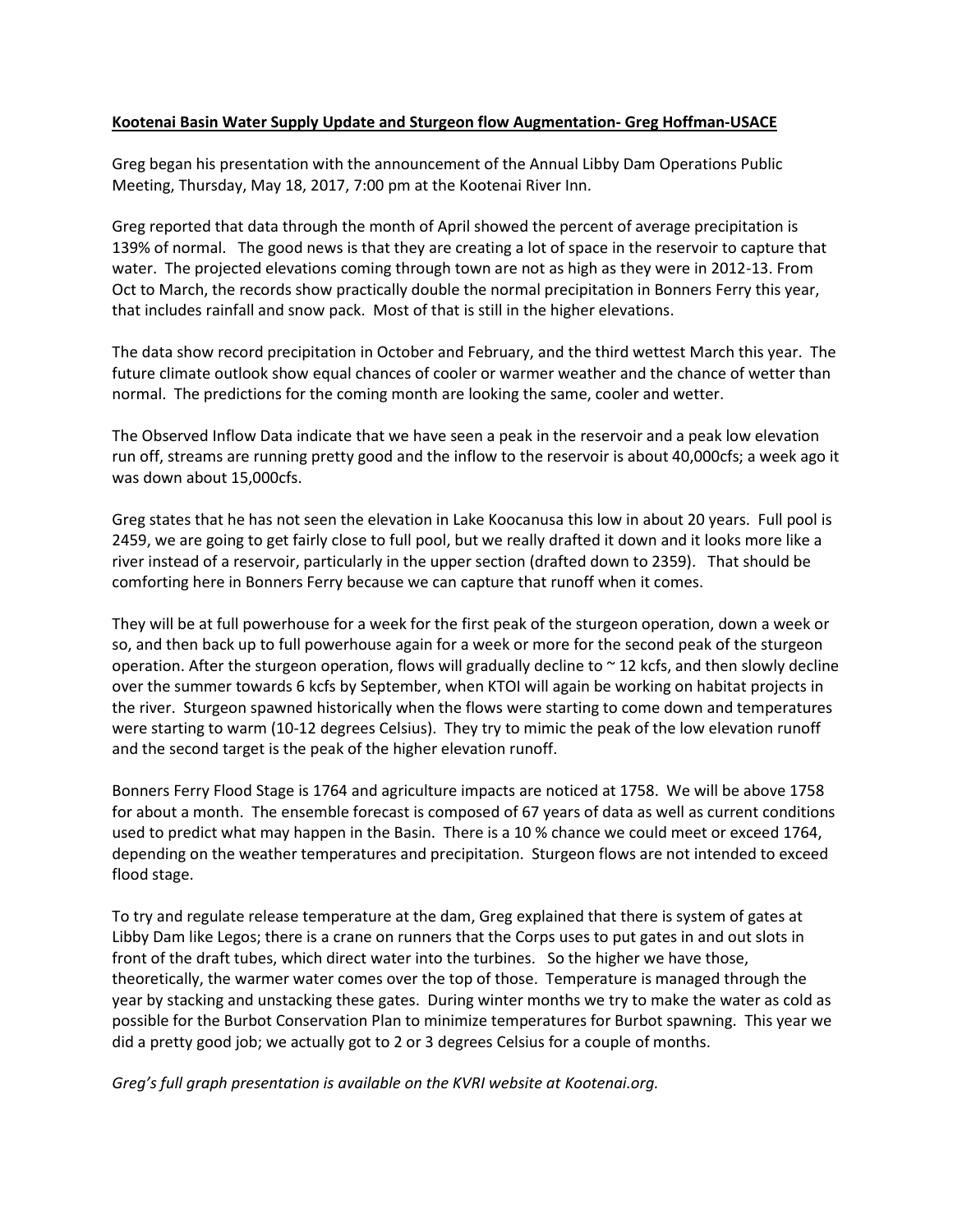# **Idaho Fish and Game Updates-Chip Corsi-IDFG**

IDFG would like to clear up the rumors circulating concerning MacArthur Lake that are saying they are going to pull the dam. There has been no decision made to remove the dam at MacArthur Lake, but removal is being considered as an option to improve wetlands for more ducks and to create better conditions for waterfowl hunting, which is why IDFG owns and manages the property. It would also improve water quality in Deep Creek.

There will be a process to go through if removal looks feasible and would produce desired results for waterfowl, fish and people. IDFG would have to demonstrate that they could do it, that they could find the dollars to do it, and that they have the public support to do it.

# **Idaho Fish & Game Biologist**

Idaho Fish and Game has a new biologist stationed at McArthur Lake and also responsible for Boundary/Smith WMA, Evan DeHamer. Jim Derrig is now working for Kootenai Electric. Evan understands the need to work with the community on things like Boundary, Smith and MacArthur, and had been working on the mule deer initiative down south which involved working with landowners. He has a skill set that will apply well up here.

# **MacArthur Lake Highway Corridor Timber Sale**

The MacArthur Lake Highway Corridor Timber sale is cruised. They still need right of ways from adjacent landowners but will be harvesting timber there this summer, along the tracks and near the highway.

# **MacArthur Lakefront Update**

Apparently the grain/corn that spilled when the train wrecked in Sagle has been deposited at the BSNF property near MacArthur lake area in a wildlife corridor. It will not be so amusing when an intoxicated large wild animal wanders out into the highway and won't get out of the way. They are not sure what will happen.

# **IDFG Commission Meeting**

The Idaho Fish & Game Commission Meeting will be July 26 and 27, 2017. We are planning to have it here in Bonners Ferry but are in need of a venue. Wednesday, July 26, is the evening public meeting and Thursday, July 27, is the Commission agenda meeting.

They use the input from the public meeting to help in their decision making. They are also looking at a possible Field Tour also. The Field Tour may include the WMA's (Wildlife Management Areas), the collaborative work with Kootenai Tribe on the Kootenai River; the nutrient work, tank farm, river restoration etc. Chip will visit with Brad and let us know more details.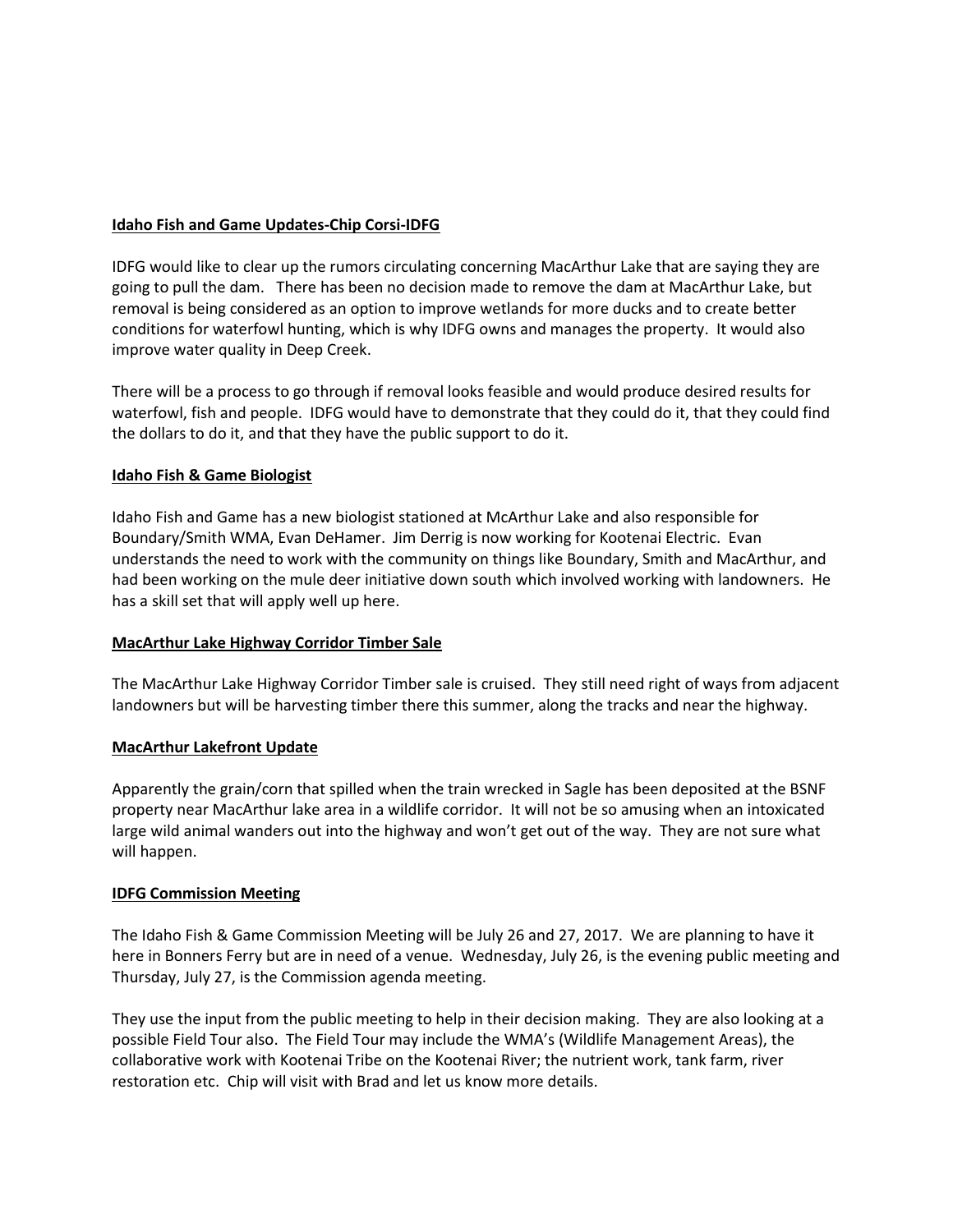### **Scotchman's Peak Update**

There has been controversy swirling around our Commissions current position of not favoring the Scotchman's Peak Proposed Wilderness bill. This has been largely due to their dissatisfaction with a court interpretation of what IDFG believe is the Wildlife Management Authority that they felt was granted in other wilderness acts. There is activity towards trying to find a language to be inserted in the Scotchman's Peak bill to help resolve that issue. They will see how that plays out.

### **Grizzly Bear Field Station at Boundary Creek**

Chip reported that Wayne Kasworm will have a crew at the Boundary Creek field station along the border. His crew will be live trapping grizzly bears at three sites to put on GPS collars. One site will be on the WMA (Wildlife Management Area) and the other two sites will be off the WMA. It will be good to understand the risks associated with the Selkirk bears in the valley. Knowledge is good. Wayne has a press release out, he will post areas around the traps, 100 yard perimeter and the bears will be kept in the culverts until fully recovered. Just to be aware.

#### **The Forest Service Field Review July 24 and 25- Kevin Knauth**

Patty stated that the Board is interested in helping with the Field Review visit and she asked the Forest Service to let KVRI know if there is anything we can help with.

#### **West Nile Disease Time- Dan Dinning**

Dan announced that it is mosquito season and time for horse inoculations to prevent West Nile disease.

#### **Next KVRI MEETING June 19- Patty Perry**

Discussion about the next KVRI Meeting followed:

- The possibility of 2 presentations maybe only 1.
- Mitch Silvers will be here visiting.
- Sue has offered a Hatchery tour for any of the Board that has not seen the new hatchery and would like to do that. We can send out an email to see if anyone would like to take the tour.
- Sue would like to give us an overview of the projects that the Kootenai Tribe plans for this year and the habitat work.
- Marcel will be here from Western Transportation Institute to give us the final report on the animal detection system that started at MacArthur Lake, then went to Camp 9 and is being looked at for caribou on Hwy. 3 in Canada. He was hired to do the third party validation for that system, present his finding and that final report. The Nature Conservancy and the Kootenai Tribe are splitting the cost of his visit.